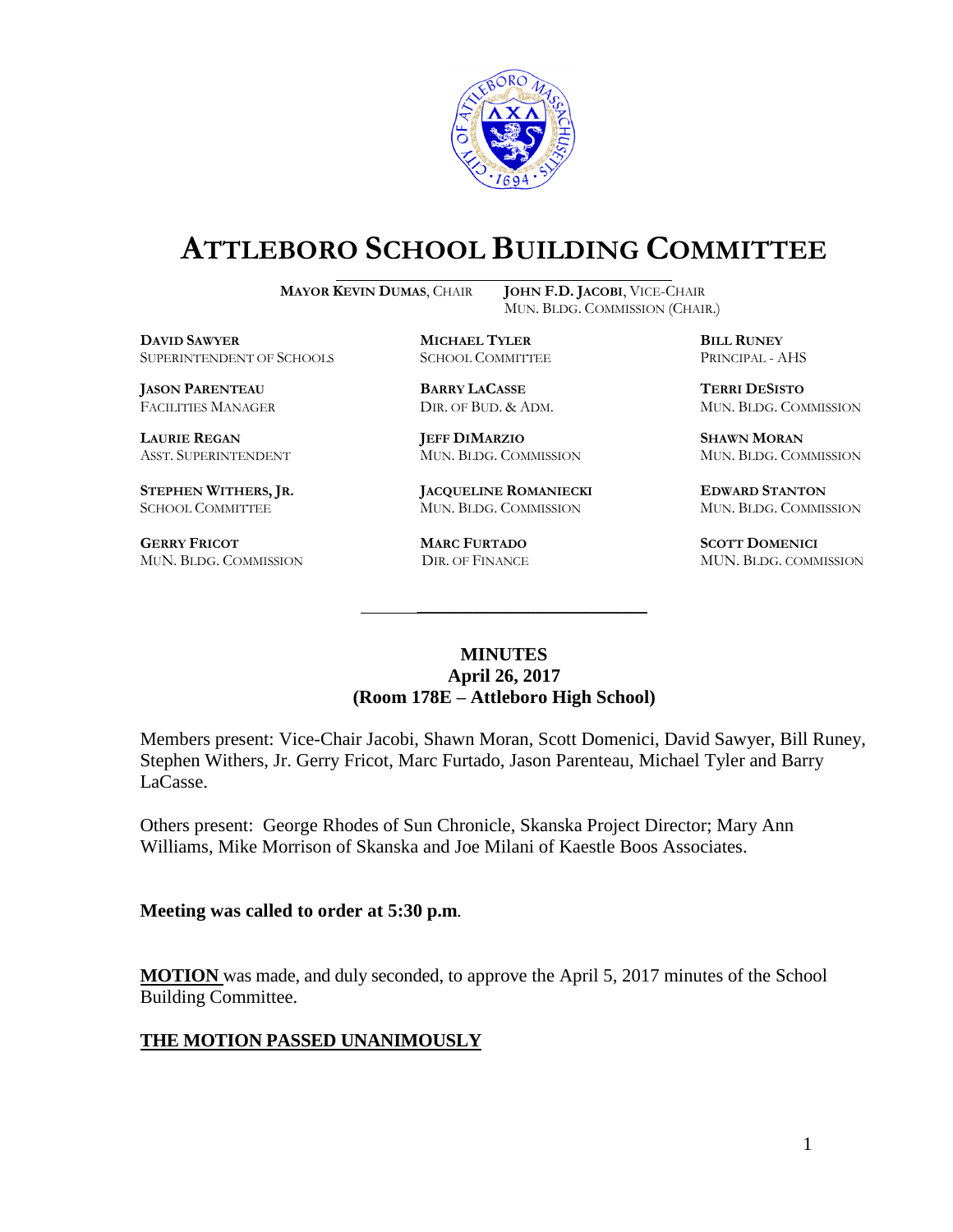# **Attleboro High School Stadium & Concession Stand**

**MOTION** was made, and duly seconded, to authorize Vincent Electric to install new fixtures to light back of scoreboard and a new light fixture in Concession Stand tower, per estimate # 257, in the amount of \$2,461.00.

## **THE MOTION PASSED UNANIMOUSLY**

## **Attleboro High School Rehabilitation Project**

**MOTION** was made, and duly seconded, to approve invoice #1316825-000-13084-12 from Skanska in the amount of \$31,550.00 for OPM Services.

## **THE MOTION PASSED UNANIMOUSLY**

Mike Morrison announced that he will be leaving Skanska's OPM group and moving to another division within the company. He will be replaced by Carter Reich, who will be introduced at the next SBC meeting in May. Carter has a tremendous amount of school experience and is a seasoned professional with 30 years of industry experience and trained as an architect. The members of the SBC thanked Mr. Morrison for his help on this project and wished him well in his new position.

We are still awaiting comments from the MSBA on our submission.

A review of the five (5) construction options being considered by the SBC, in addition to the repair option, took place. The five (5) construction options are:

| <b>Option 3B:</b> | Renovation/Addition (concave façade) |
|-------------------|--------------------------------------|
| <b>Option 3C:</b> | Renovation/Addition (curved façade)  |
| <b>Option 4B:</b> | New Construction (concave façade)    |
| <b>Option 4F:</b> | New Construction (convex façade)     |
| <b>Option 4G:</b> | New Construction (curved façade)     |

The design team believed that the MSBA would probably not fully participate in a repair-only option, as that option would not address the educational goals of the district.

Members of the SBC unanimously expressed interest in options 4B and 4F, but understood all five options needed to be pursued at this point, per MSBA guidelines.

Chairman Withers confirmed that the Attleboro School Committee was being regularly updated as to the development of these five options.

A lengthy discussion regarding the site plans for Options 3B and 3C, as well as the site plans and floor plans for Options 4B, 4F and 4G took place.